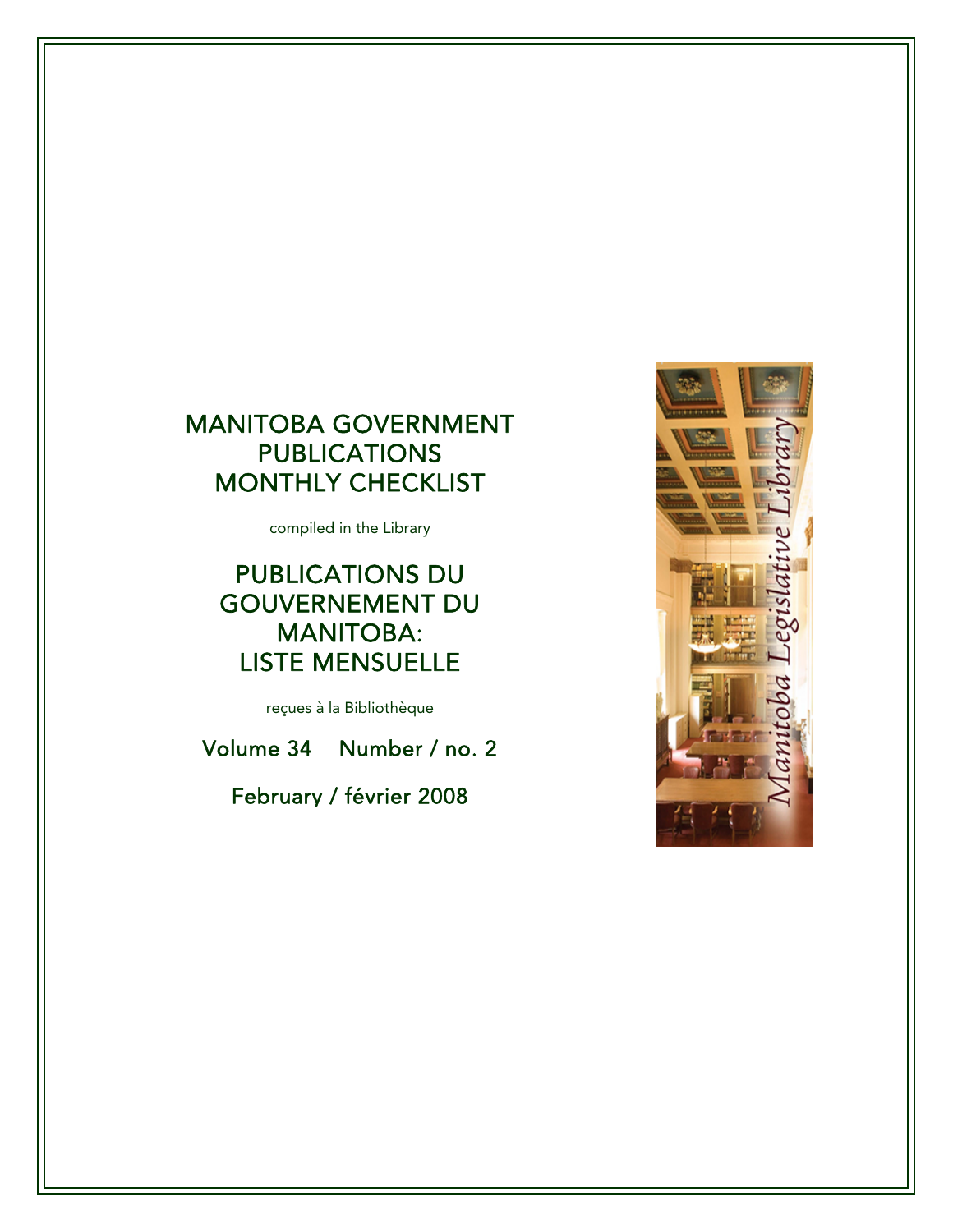## **MANITOBA GOVERNMENT PUBLICATIONS / PUBLICATIONS DU GOUVERNEMENT DU MANITOBA February / février 2008**

# *\*\*Monthly Checklist* **URLs**

 If the most current edition of a publication is available on the Internet, a URL is provided in the *Monthly Checklist* for that specific title and edition. Otherwise, the URL links only to the index page of a departmental or agency Web site where previous editions of the publication are found. The user is encouraged to refer back periodically to the index page until the most recent edition is posted there.

## **\*\*Adresses URL dans la** *Liste mensuelle*

Si l'édition la plus récente d'une publication est disponible sur Internet, une adresse URL est fournie dans la *Liste mensuelle* pour le titre et l'édition spécifiques. Dans le cas contraire, l'adresse URL renvoie uniquement à la page d'index d'un ministère ou d'une agence ministérielle où l'on retrouve des éditions antérieures de la publication. L'usager devrait consulter régulièrement la page d'index jusqu'à ce que l'édition la plus récente y soit affichée.

# **OFFICIAL PUBLICATIONS / PUBLICATIONS OFFICIELLES**

\*The Manitoba gazette : part I, proclamations and government notices = Gazette du Manitoba : partie I, proclamations et avis du gouvernement. [No. 1] (1871)- . **CURRENT ED**.: Vol. 137, no. 5-9. (February 2 – March 1, 2008).

\*The Manitoba gazette : part II, regulations = Gazette du Manitoba : partie II, règlements. [No. 1] (1871)- . **CURRENT ED**.: Vol. 137, no. 5-9. (February 2 – March 1, 2008). Subscription: \$83.55 part I and part II; \$55.70 part I or part II. MAN Manitoba Gazette

\*Regulations of Manitoba = Règlements du Manitoba. Winnipeg: Queen's Printer for the Province of Manitoba, 1871- **CURRENT ED**.: 2006. (2 vol.) Cost : \$158.00 (2 vol.)

# **ADVANCED EDUCATION AND LITERACY / ENSEIGNEMENT POSTSECONDAIRE ET ALPHABÉTISATION**

# **Student Aid / Aide aux étudiants**

Annual report, Manitoba Student Aid Program = Aide aux étudiants, rapport annuel Programme manitobain d'aide aux étudiants. Winnipeg: Manitoba Advanced Education, 2001- **CURRENT ED**.: 2006/07 (S.P. no. 18, 1st Session, 39th Legislature, 2007) <http://www.edu.gov.mb.ca/ael/docreports/index.html>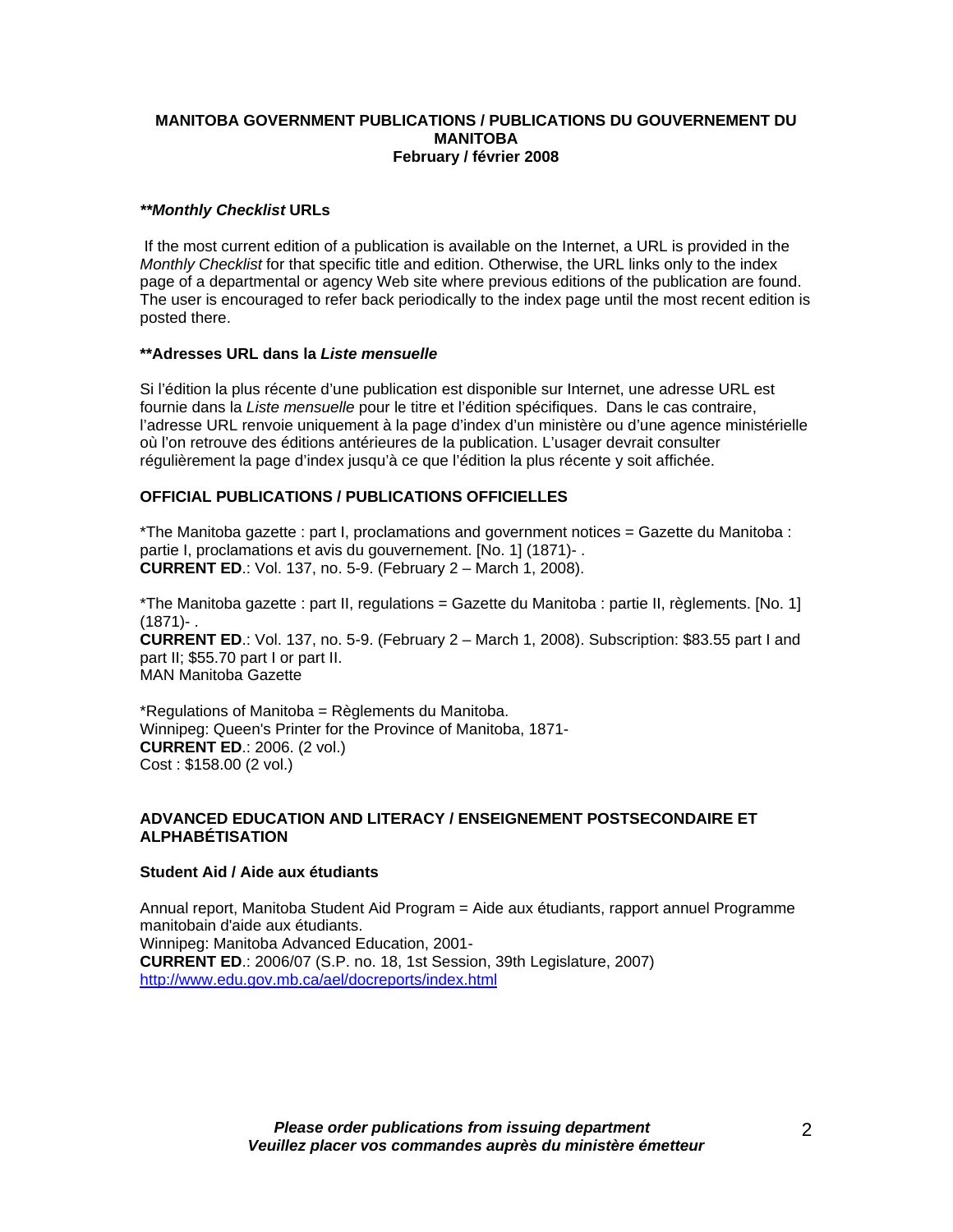## **Labour Market Information / Information sur le march**é **du travail**

Manitoba prospects. Winnipeg: Manitoba Education and Training, 1992- Also available in French under title: Perspectives manitobaines. **CURRENT ED**.: 2008. [http://www.gov.mb.ca/tce/lmi/prospects/](https://www.gov.mb.ca/tce/lmi/prospects/)

Perspectives manitobaines. Winnipeg: Éducation et formation professionnelle Manitoba, 1992- Aussi publié en anglais sous le titre: Manitoba prospects. **ÉD. RÉCENTE**: 2008 [http://www.gov.mb.ca/tce/lmi/prospects/index\\_fr.html](https://www.gov.mb.ca/tce/lmi/prospects/index_fr.html)

## **AGRICULTURE, FOOD AND RURAL INITIATIVES / AGRICULTURE, ALIMENTATION ET INITIATIVES RURALES**

## **Knowledge Management**

Agriculture statistics. Winnipeg: Economics Branch, Manitoba Agriculture, 1979- Frequency: Irregular [http://www.gov.mb.ca/agriculture/statistics/index](https://www.gov.mb.ca/agriculture/statistics/index)

## **Policy Analysis Knowledge Centre**

Guidelines for estimating crop production costs. Winnipeg: Manitoba Agriculture, Food and Rural Initiatives, 2005- **CURRENT ED**.: January 2008. [http://www.gov.mb.ca/agriculture/financial/farm/pdf/copcropproductioncosts.pdf](https://www.gov.mb.ca/agriculture/financial/farm/pdf/copcropproductioncosts.pdf)

# **AUDITOR GENERAL / V**É**RIFICATEUR G**É**N**É**RAL**

Audit of the public accounts. Winnipeg: Auditor General, 2002- **CURRENT ED**.: 2006/07. [http://www.oag.mb.ca/reports/public\\_accounts\\_2007.pdf](http://www.oag.mb.ca/reports/public_accounts_2007.pdf)

## **COMPETITIVENESS, TRAINING AND TRADE / COMPÉTITIVITÉ, FORMATION PROFESSIONELLE ET COMMERCE**

## **Canada/Manitoba Economic Partnership Agreement**

Canada-Manitoba Western Economic Partnership Agreement between the Government of Canada and the Government of the Province of Manitoba. Winnipeg: Government of Manitoba, 2003. 26 p.

## **CONSERVATION**

## **Environmental Stewardship**

Monitoring Overview / Wuskwatim Power Limited Partnership. Winnipeg: Wuskwatim Power Limited Partnership, 2007- **CURRENT ED**.: 2006/07

> *Please order publications from issuing department Veuillez placer vos commandes auprès du ministère émetteur*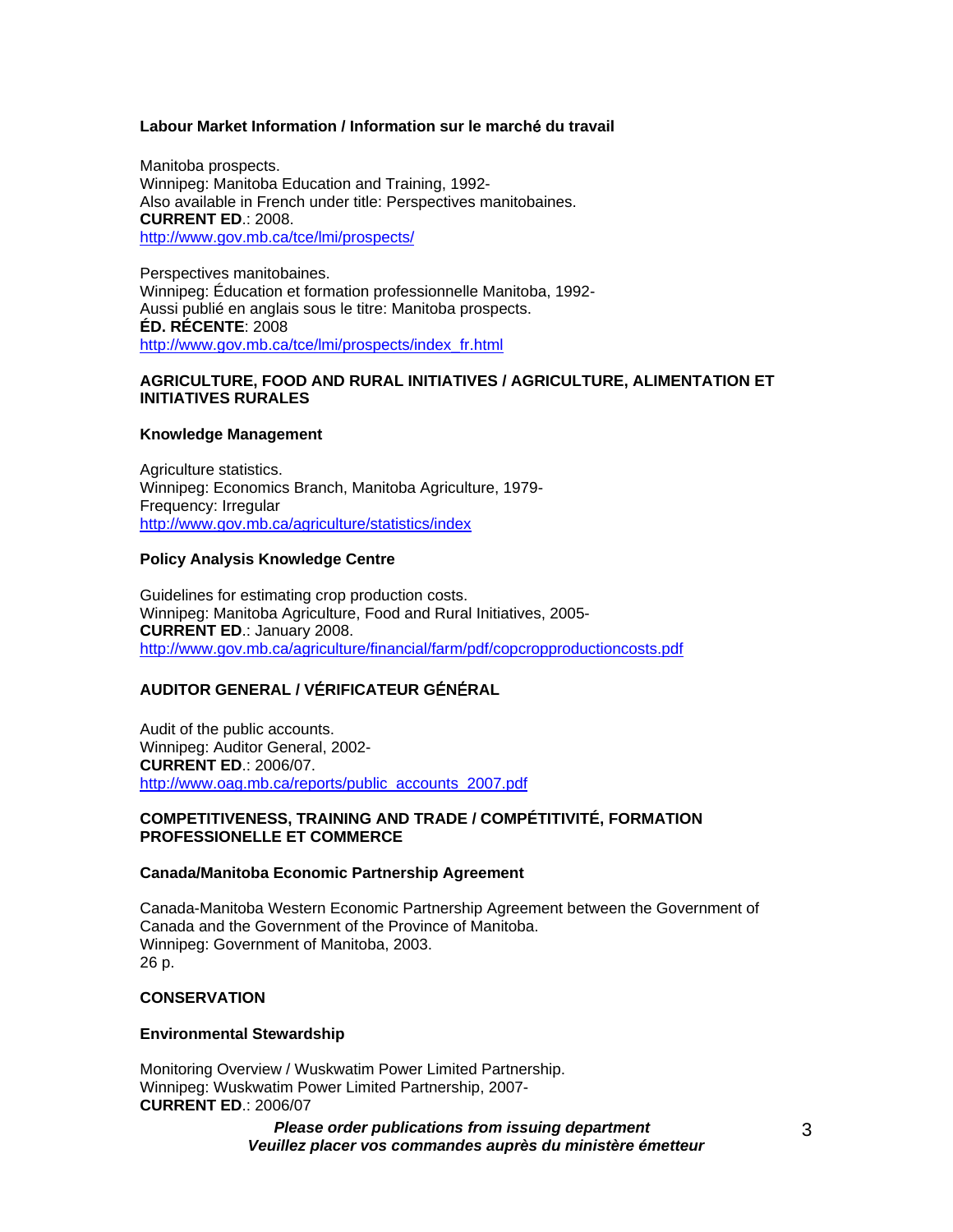Wuskwatim generation project: physical environment monitoring program (PEMP) / prepared by Hydro Power Planning Department, Power Projects Development Division, Power Supply, Manitoba Hydro on behalf of Wuskwatim Power Limited Partnership. Winnipeg: Wuskwatim Power Limited Partnership, 2007. 106 pages : maps

## **Manitoba Hazardous Waste Management Corporation**

Annual report, Manitoba Hazardous Waste Management Corporation / Manitoba Hazardous Waste Management Corporation. Winnipeg: Manitoba Hazardous Waste Management Corporation, 1988- **CURRENT ED**.: 2006/07 (S.P. no. 2, 1st Session, 39th Legislature, 2007).

# **CROWN CORPORATIONS COUNCIL / CONSEIL DES CORPORATIONS DE LA COURONNE**

Quarterly report, Manitoba Crown Corporations Council. Winnipeg: the Council, 1990- . **CURRENT ED**.: 4th quarter report, three months ended December 31, 2007. <http://www.crowncc.mb.ca/>

## **CULTURE, HERITAGE, TOURISM AND SPORT / CULTURE, PATRIMOINE, TOURISME ET SPORT**

## **Community Places Program / Place aux communautés**

Community places program = Place aux communautés: application form. Winnipeg: Manitoba Culture, Heritage and Tourism, Heritage Grants Program, 1998- . Available from Grants Administration, 3rd floor, 213 Notre Dame Ave., Winnipeg, Manitoba, R3B 1N3. Tel.: (204) 945-2213. **CURRENT ED**.: 2008/09.

## **Public Library Services**

Public Library Services newsletter. Winnipeg: Manitoba Culture, Heritage and Citizenship, Public Library Services, 1978- Frequency: Varies **CURRENT ED**.: No. 150 (Spring 2006).

## **Film Classification Board**

Monthly report... Winnipeg: The Board, 1983- **CURRENT ED**.: February 2008.

#### **Legislative Library**

Selected new titles: recent additions to the Library collection. Winnipeg: Manitoba Legislative Library, Manitoba Culture, Heritage, Tourism and Sport, 1984- Frequency: Monthly **CURRENT ED**.: February 2008. [http://www.gov.mb.ca/chc/leg-lib/esnt.html](https://www.gov.mb.ca/chc/leg-lib/esnt.html)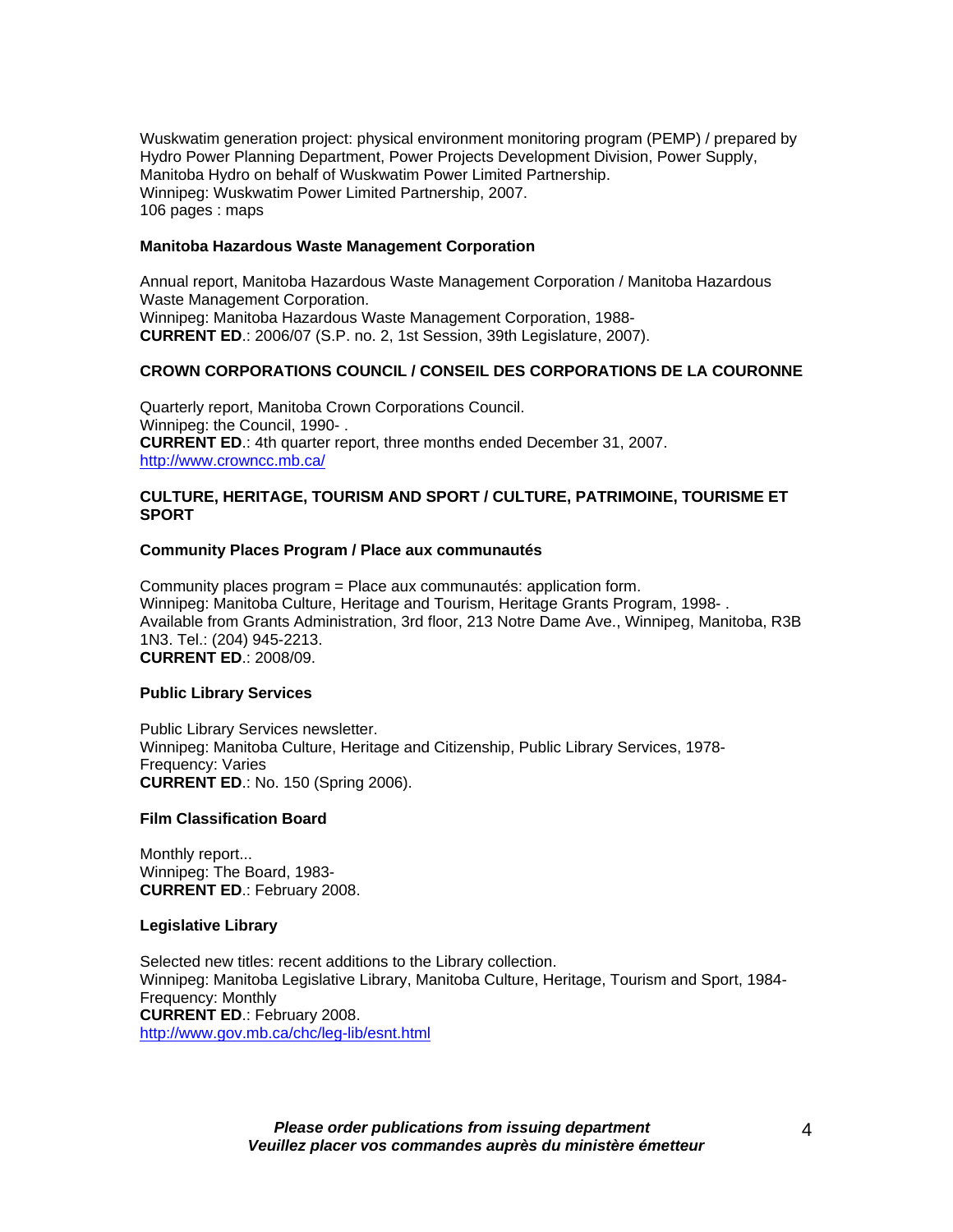# **EDUCATION, CITIZENSHIP AND YOUTH / ÉDUCATION, CITOYENNETÉ ET JEUNESSE**

## **Bureau de l'éducation française**

Éducation Manitoba. Winnipeg: Éducation et jeunesse Manitoba, Bureau de l'éducation française, 2002- . **ÉD. RÉCENTE**.: Vol. 6, no. 2 (février 2008). Frequence : Trimestriel <http://www.edu.gov.mb.ca/ks4/newsletter/previous/index.html>

# **Public Schools Finance Board / Commission des finances des écoles publiques**

Annual report, Manitoba Public Schools Finance Board. Winnipeg: Manitoba Education and Training, 1968- Also available in French under title: Rapport annuel. **CURRENT ED**.: 2006/07

Rapport annuel, Commission des finances écoles publiques. Winnipeg: Éducation et de la formation professionnelle Manitoba, 1995- Aussi publié en anglais sous le titre: Annual report. **ÉD. RÉCENTE**: 2006/07.

## **School Programs Division**

Education for sustainable development: early years, K-4 information for parents. Winnipeg: Education Citizenship and Youth, 2007. 6 pages Text in English and French on inverted pages. [http://www.edu.gov.mb.ca/k12/esd/k-4\\_brochure.pdf](http://www.edu.gov.mb.ca/k12/esd/k-4_brochure.pdf)

Education for sustainable development: middle and senior years, 5-12 information for parents. Winnipeg: Education Citizenship and Youth, 2007. 6 pages [http://www.edu.gov.mb.ca/k12/esd/5-12\\_brochure.pdf](http://www.edu.gov.mb.ca/k12/esd/5-12_brochure.pdf)

Louis Riel, 1844-1885. Winnipeg: Education, Citizenship and Youth, 2008. 1 poster; 28 x 43 cm. <http://www.edu.gov.mb.ca/k12/cur/socstud/riel/riel.pdf>

Manitoba fiction writers, illustrators and musicians for children and young people, January 2006. Winnipeg: Manitoba Education, Citizenship and Youth, Program and Student Services Branch, 2006. 26 pages

[http://www.edu.gov.mb.ca/k12/iru/library\\_publications/bibliographies/Manitoba\\_Writers-01-](http://www.edu.gov.mb.ca/k12/iru/library_publications/bibliographies/Manitoba_Writers-01-2006.pdf) [2006.pdf](http://www.edu.gov.mb.ca/k12/iru/library_publications/bibliographies/Manitoba_Writers-01-2006.pdf)

# **Schools' Finance Branch / Direction des finances des** é**coles**

Funding of schools ... school year. Winnipeg: Schools' Finance Branch, Manitoba Education and Training, 1988- **CURRENT ED**.: 2008/09 school year [http://www.edu.gov.mb.ca/k12/finance/schfund/funding\\_sch0809.pdf](http://www.edu.gov.mb.ca/k12/finance/schfund/funding_sch0809.pdf)

> *Please order publications from issuing department Veuillez placer vos commandes auprès du ministère émetteur*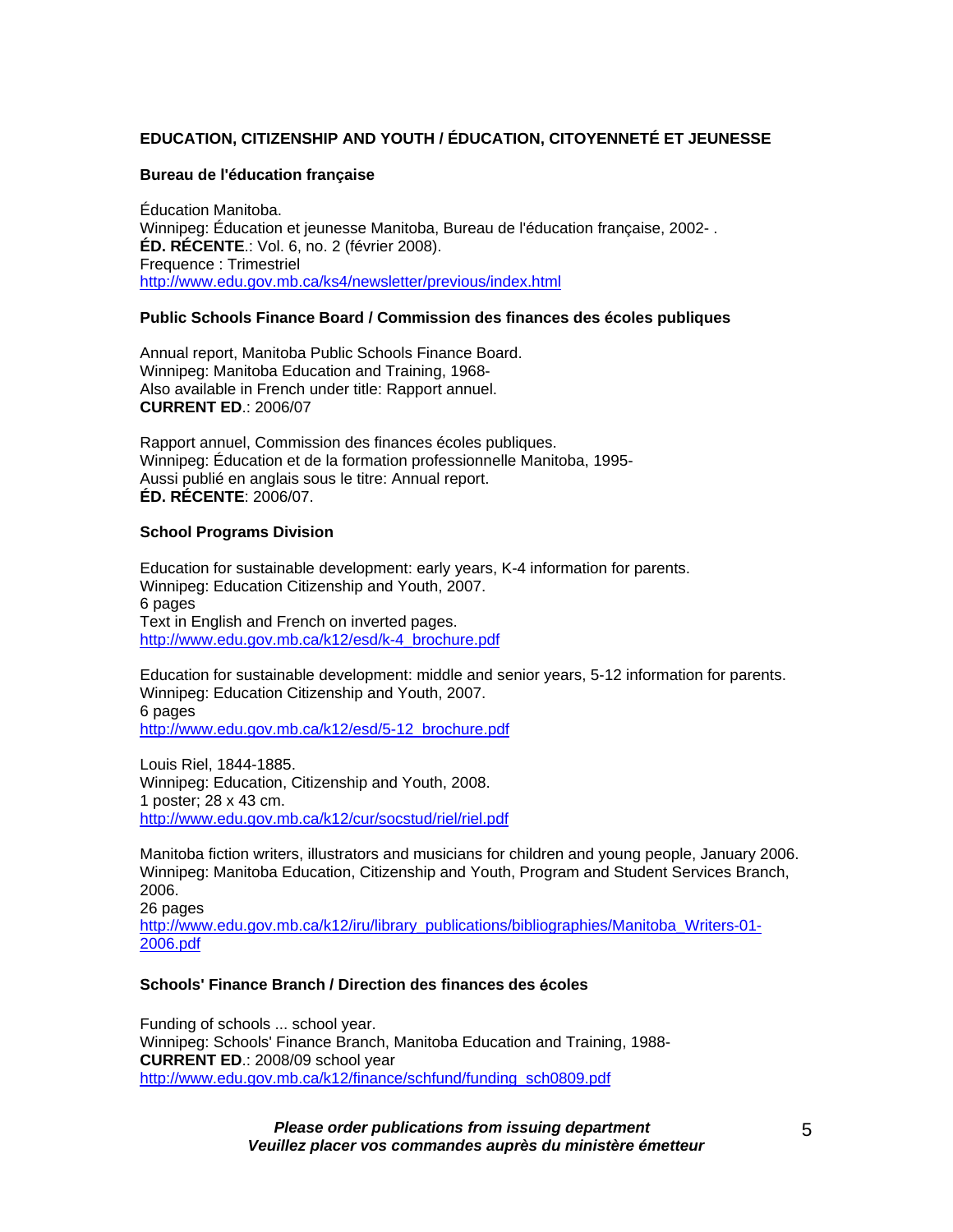Rapport sur le système comptable FRAME chiffres réels de ... Winnipeg: Direction des finances des écoles, Éducation et formation professionnelle Manitoba, 1995- . Aussi publié en anglais sous le titre: FRAME report : actual. **ÉD. RÉCENTE**: 2005/06. <http://www.edu.gov.mb.ca/frpub/stat/frame/syscompta.html>

## **FINANCE / FINANCES**

## **Property Registry**

Annual report, Manitoba Property Registry. Winnipeg: Manitoba Consumer and Corporate Affairs, 1998- 1 CD-ROM **CURRENT ED**.: 2006/07. [http://www.gov.mb.ca/tpr/ar\\_index.html](https://www.gov.mb.ca/tpr/ar_index.html)

# **HEALTH / SANTÉ**

# **Insured Benefits Branch**

Chiropractor's bulletin. Winnipeg: Manitoba Health, Insured Benefits Branch, 200?- Frequency: Quarterly **CURRENT ED**.: January 2008.

Optometrist's bulletin. Winnipeg: Manitoba Health, Insured Benefits Branch, 200?- Frequency: Quarterly **CURRENT ED**.: January 2008.

Dentist's bulletin. Winnipeg: Manitoba Health, Insured Benefits Branch, 200?- Frequency: Quarterly **CURRENT ED**.: January 2008.

Manitoba physician's manual. Winnipeg: Manitoba Health, Insured Benefits Branch, 2000- Frequency: Quarterly **CURRENT ED**.: January 2008.

# **INDUSTRY TRADE AND TOURISM / INDUSTRIE, COMMERCE ET TOURISME**

Starting a small business in Manitoba: a guide to the basic legal requirements for the city of Winnipeg, rural municipalities and other urban centres/ Manitoba Industry, Trade and Tourism. Rev. ed. (Revised May '99) Winnipeg: Manitoba Industry, Trade and Tourism, 1999. 49 pages

Small business finance plan: small business management systems / Manitoba Industry, Trade and Tourism. Rev. ed. (Revised April '97) Winnipeg: Manitoba Industry, Trade and Tourism, 1997. 30 pages

> *Please order publications from issuing department Veuillez placer vos commandes auprès du ministère émetteur*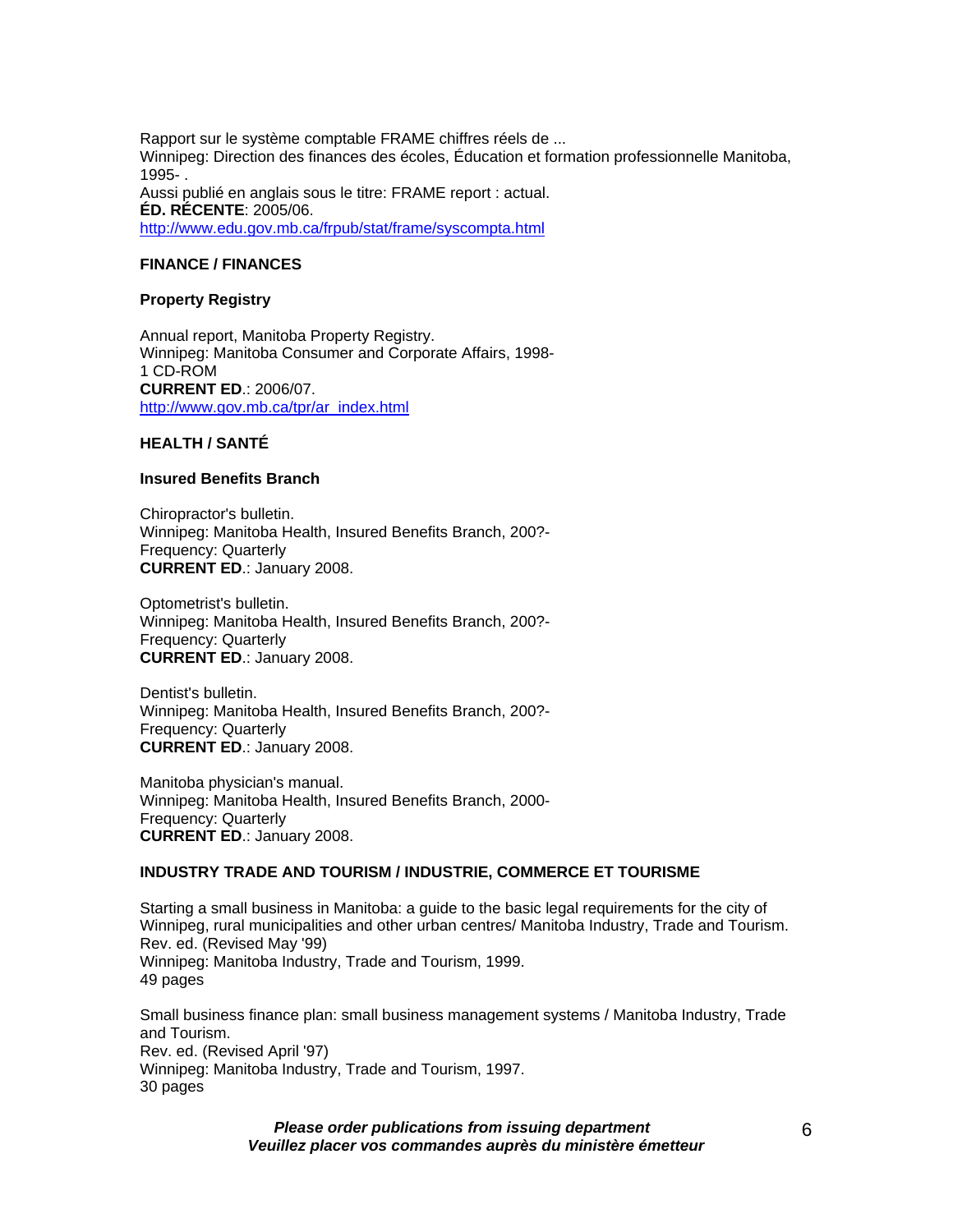# **LABOUR AND IMMIGRATION / TRAVAIL ET IMMIGRATION**

## **Manitoba Labour Board / Commission du travail du Manitoba**

Annual report, Manitoba Labour Board = Commision du travail du Manitoba, rapport annuel. Winnipeg: Manitoba Labour Board, 1986- **CURRENT ED**.: 2006/07. [http://www.gov.mb.ca/labour/labbrd/publicat.html](https://www.gov.mb.ca/labour/labbrd/publicat.html)

# **Workplace Safety and Health Division**

Safe work. Winnipeg: Manitoba Labour and Immigration, Workplace Safety and Health Division, 2003- **CURRENT ED**.: vol. 1, no. 9 (Winter 2008) Frequency: Three issues per year [http://www.gov.mb.ca/labour/safety/pdf/safework/winter2008vol1no9.pdf](https://www.gov.mb.ca/labour/safety/pdf/safework/winter2008vol1no9.pdf)

## **MANITOBA BUREAU OF STATISTICS / BUREAU DE STATISTIQUES DU MANITOBA**

Consumer price index report. Winnipeg: Manitoba Bureau of Statistics, 1987- Frequency: Monthly **CURRENT ED**.: January 2008.

Investment statistics report: outlook. Winnipeg: Manitoba Bureau of Statistics, 1988- Frequency: Annual **CURRENT ED**.: Intentions 2008. Issued February 27, 2008. Subscription: \$50.00 per year.

Manitoba trade update. Winnipeg: Manitoba Bureau of Statistics, 1995- Frequency: Quarterly **CURRENT ED**.: Fourth Quarter 2007. (February 22, 2008) Subscription: \$50.00 per year.

Quarterly economic summary. Winnipeg: Manitoba Bureau of Statistics, 1982?- **CURRENT ED**.: Vol. 23, no. 3. Issued January 17, 2008. Subscription: \$120.00 per year.

Summary of current economic indicators. Winnipeg: Manitoba Bureau of Statistics, 1987- Frequency: Monthly **CURRENT ED**.: February 2008.

#### **MANITOBA HYDRO**

Quarterly report. Winnipeg: Manitoba Hydro-electric Board, 1987- **CURRENT ED**.: nine months ended December 31, 2007. <http://www.hydro.mb.ca/corporate/qr/archives.shtml>